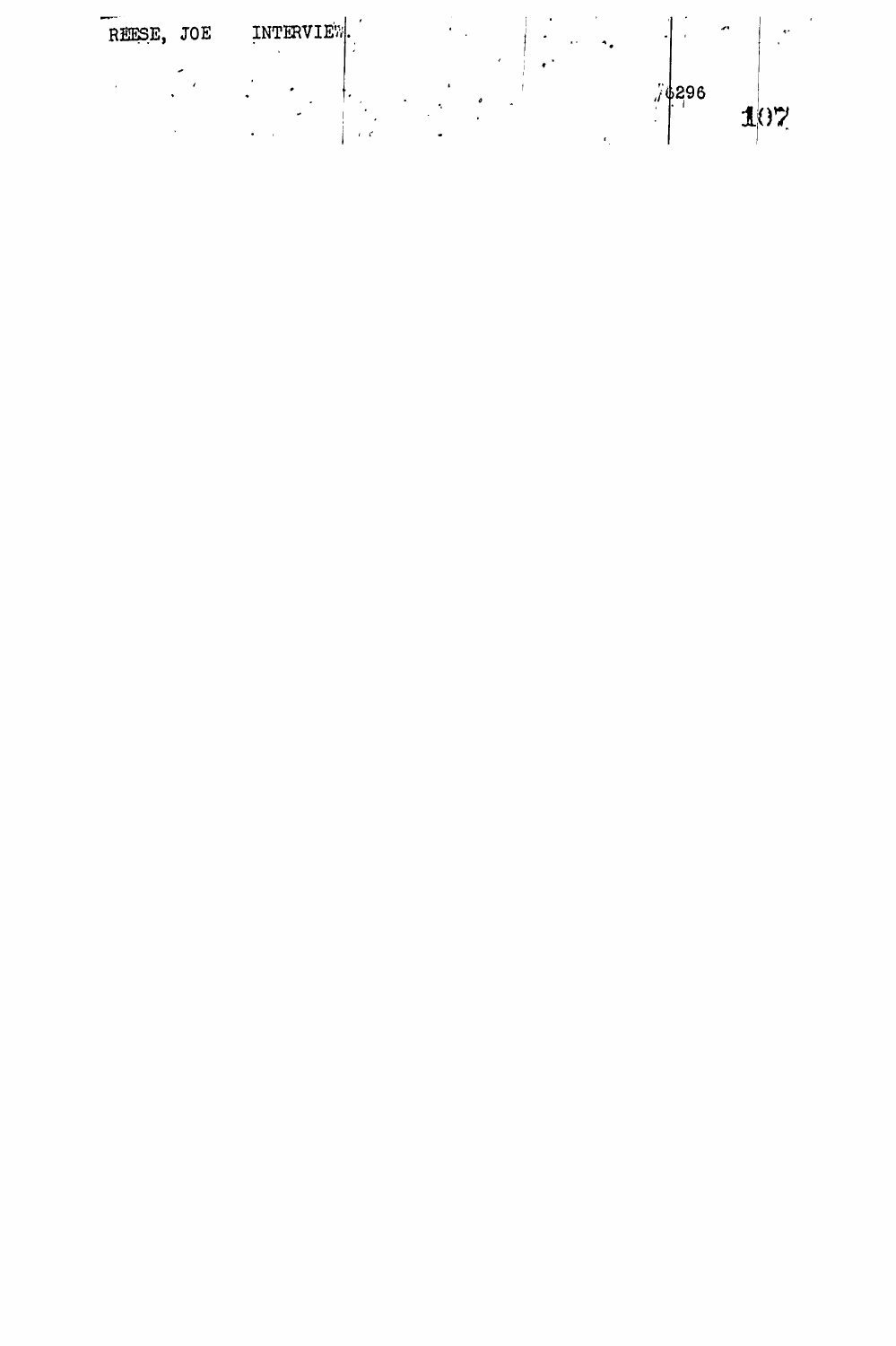REEEE, JOI. KNTERVIE 7.

Gus Hummingbird, Field orker. 6-17-37.

 $\mathcal{L}$ 

'An Interview With. Joe Reese, a fullblood Cherokee indian.  $6296$ 

108

Joe Reese, a fullblood Cherokee Indim, was born in Goingsmake District, Cherokee Mation, . arch 11, 1861. His parents were andy Reese and Jaille (Ketcher) Reese, a sister to weff wetcher.

## Eurly Life. eurly

ost of r. Reese's/life was speat on a sample farm on whit is not known as last re vine, which is located about five males north of the city of Stilwell, Chlahoma.

Fis father at that time owned about I ten hore farm in this collumity, which was very thinly settles. They lived on this furtuathline was not twelve years old when the family moved to haron rork Creek near wrat is now the village of Christie, Joe remadned with his family on this place until herwas d hall, or, The place on hast feivine was suld when He manried. to sphe old Cherokee by the hale of Cornsila. after moving to the faristie community doe attended the old shit in Lehool. e attended this school gatif he finished the fourth rude. He sent to only (of  $t\neq$  acher during this time and that was liss etsy  $\overrightarrow{h}$ . gire, a Cherokee girl. Joe had brothers. That sist rs who also went to this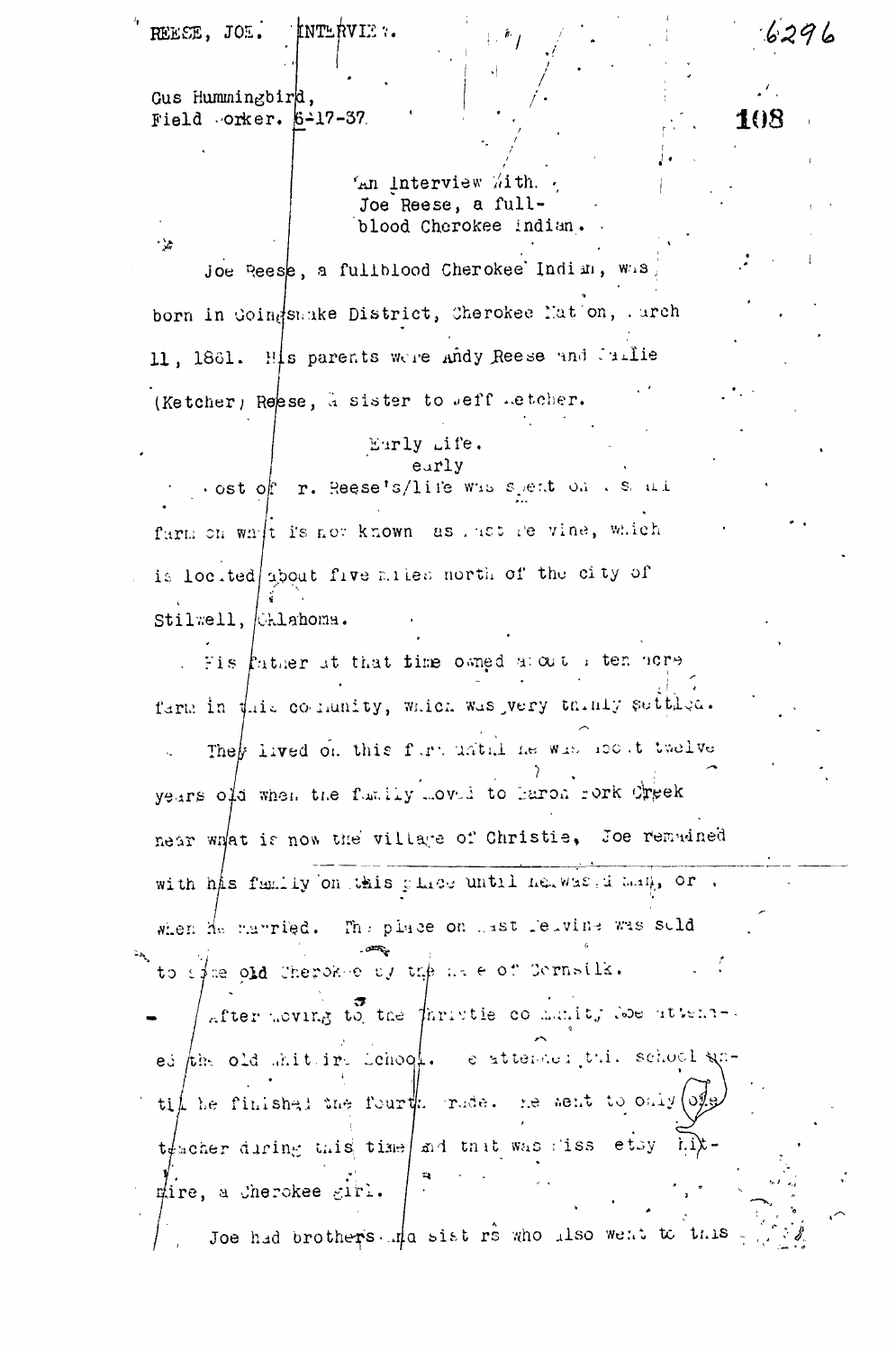**INTERVIEW.** REESE. JOE. -2-109 School. They were Betty, Mate, Johnson, Richard, and Ellis. - Johnson was killed by Laker Lark several years dgo. Richard was killed by a train in 1917. The rest still live near Proctor. Churches. The earliest charch that Joe know anything grout was the Cheroke, daurch known as "sig Kea", later called intioch saptist or resvine charch. This charch was well estudished when he wish shall boy and his pirents attended this church. J. 5. h. Gritts was the paster preacher who sarved this church/in the early days. Indians. The old timers who lived near im. Reese at that time were Toss Thell, 'd alain tt.ck, Cornsilk, 'olfe Coon, Jeff Ketcher md. Jim Fishinghawk. These old thers lived the simplest way. The daily food was usually cornpread, teans, with heats of all kinds. This food wish found on alwer every time in this country at that time. fost of the fold consumel by the fundiv will rised on the shall farms of three Cherokees. Ley and not plant such large crops of corn, which was the chief arough. those days. Five acree of correlate completered a lirge crop. This was stored in small ourldings called cribs.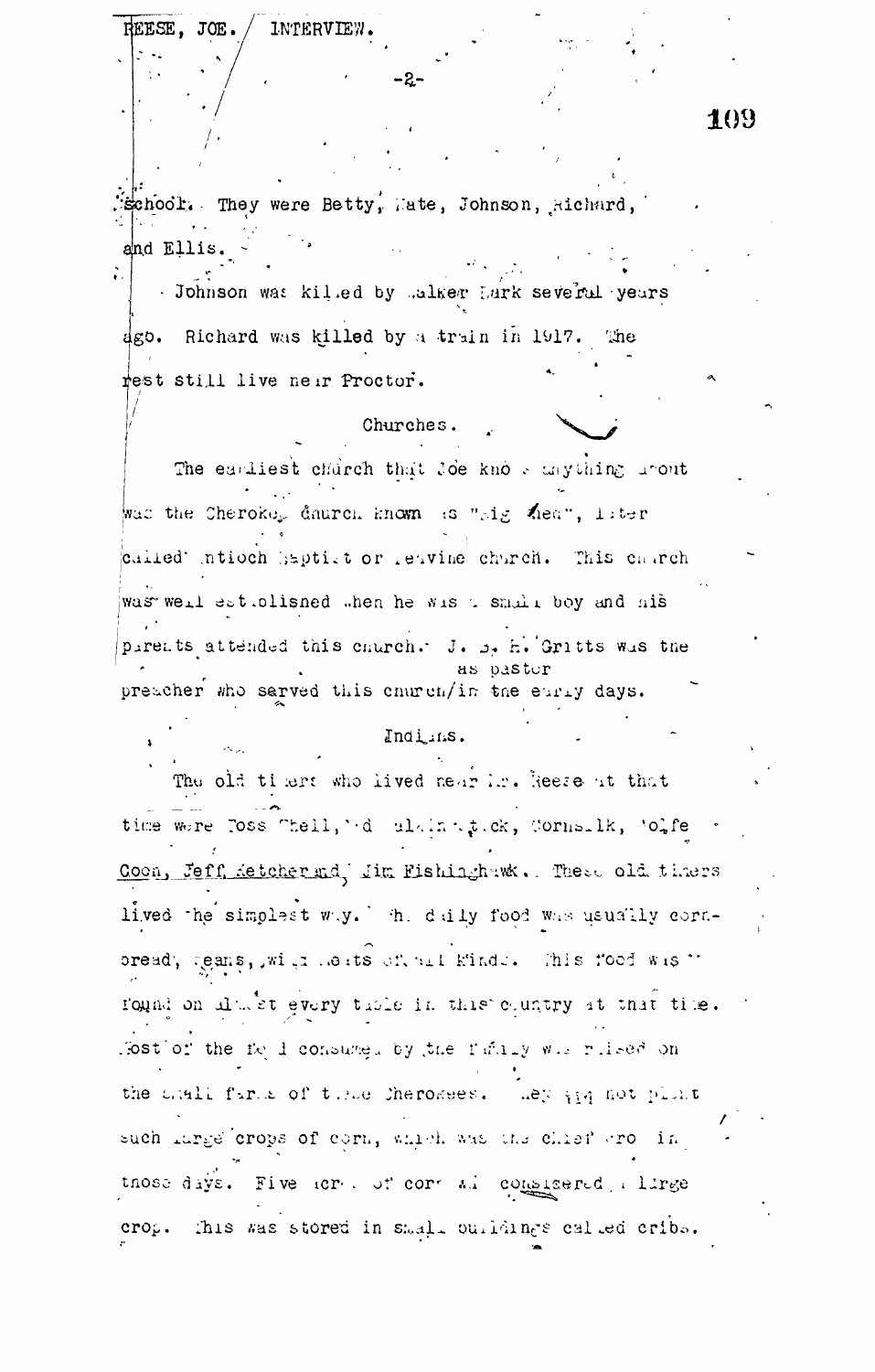## REESE. JOE. INTERVIEW.

The lund produced about twenty-five bushels to the acre. All of the Cherokees owned hogs. There was plent, of mast at that time and plenty of trees produced abundant crops of acorns. Therefore there " was not much of this corn fed to the hors. They got fut on the mast. Joe's father has omed as many as two hundred thogs at a time.

-3.

"He has owned as many as twe ty sews at a tle. rigstures ere not krown then. If a family needed meat, they would go to the woods and kill as sany us they wished.

Any the rokee who had owned hose it any time had a craim in the wood. that enabled him to kill my mount if note his family could use.

Trading Posts and liming rosts. - Dutchtown, Jincinnati, tiloag'end hvansville were their main truding ind milling points ut that time. Dutchtown was their neurest town. Tol anglish was the fearly day trader, it this place. He wis all kinss of a trider. He was plierchimt, state and , ind a furter. Cincinnati was t'eir hilithg point. This was also their main market for tur and fides. Till shea was the truder at this place.

Siloam was also a good trading point. This was the largest town the Cherokees visited. The only irug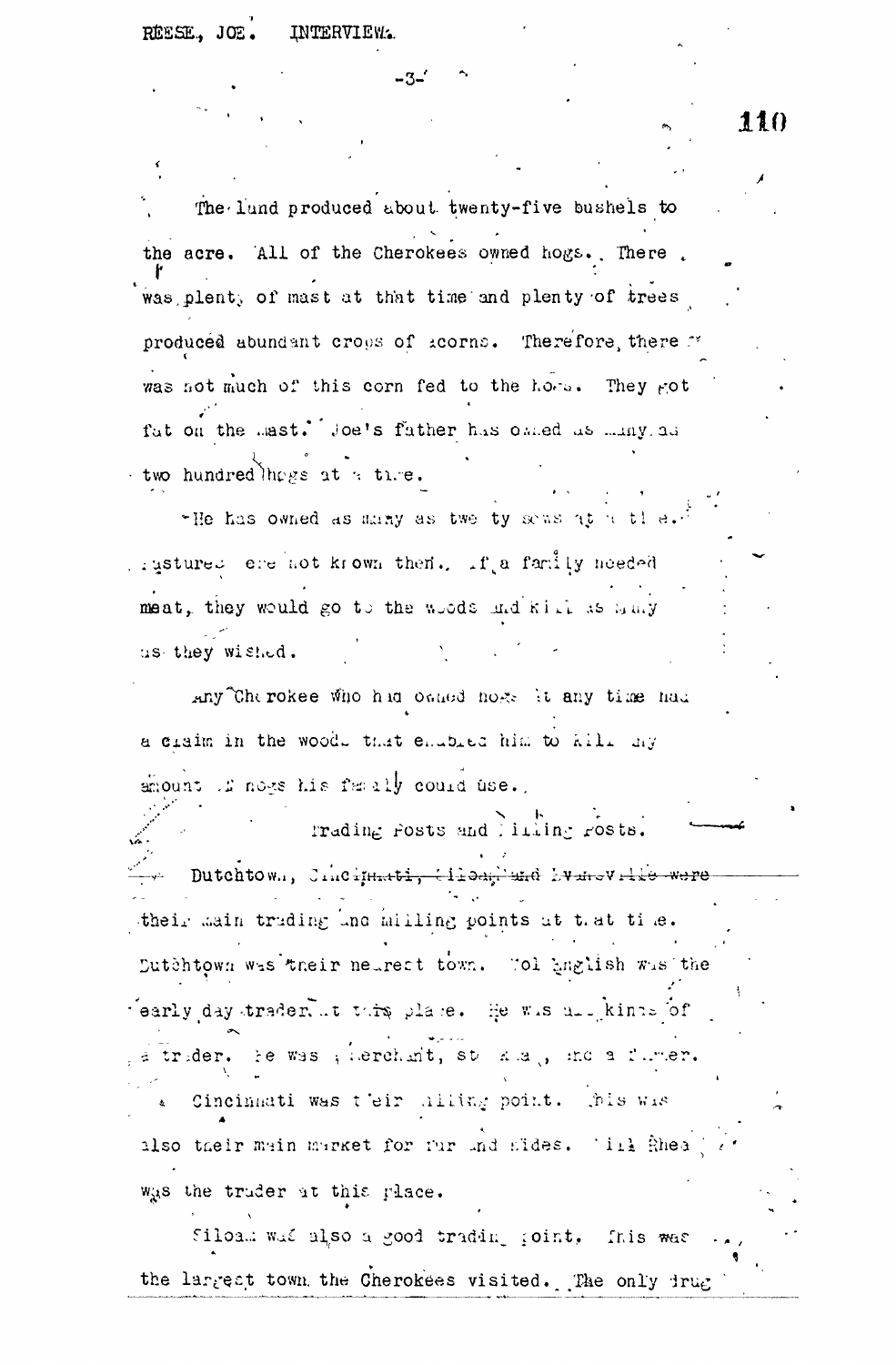111

 $\mathcal{M}$  .

store in this country was located at this place, although there was a little medicines kept at Evansville by the doctors who lived there. A. Later Henry Dannenberg, auCherokee, est ablished a shall trading stort hear the present site of tilwell, Oklahoma. This little store was located near the lew lope Celletery. Later after the railroad went t rough the Cherokee country this tore wishoved to about the center of the town now.

feveral years later this little store was allowed a gost office, the first in the Coincente memotract. Henry Dannenberg was the ost Master.

I fluting Cyrings and also a magnitude (orneas ahis. Was a witer mill and was est-brished by octor is linf, a white man, who was permitted to come to the Indian j. Territory becaus he statuted will mich soulo-

help develop the Cherokee Tation.

The Courthouse of Loingstake District was coved the or tares times viring lermitorial lays. This [ 'burt-Thouse was first located in the land allow near the an att (about a mille south of the old ditrible significant ) Inig. would be agout three miles soltnesst of the our seat viddage of Thristie, Chlahora. It was it this give that

Court House.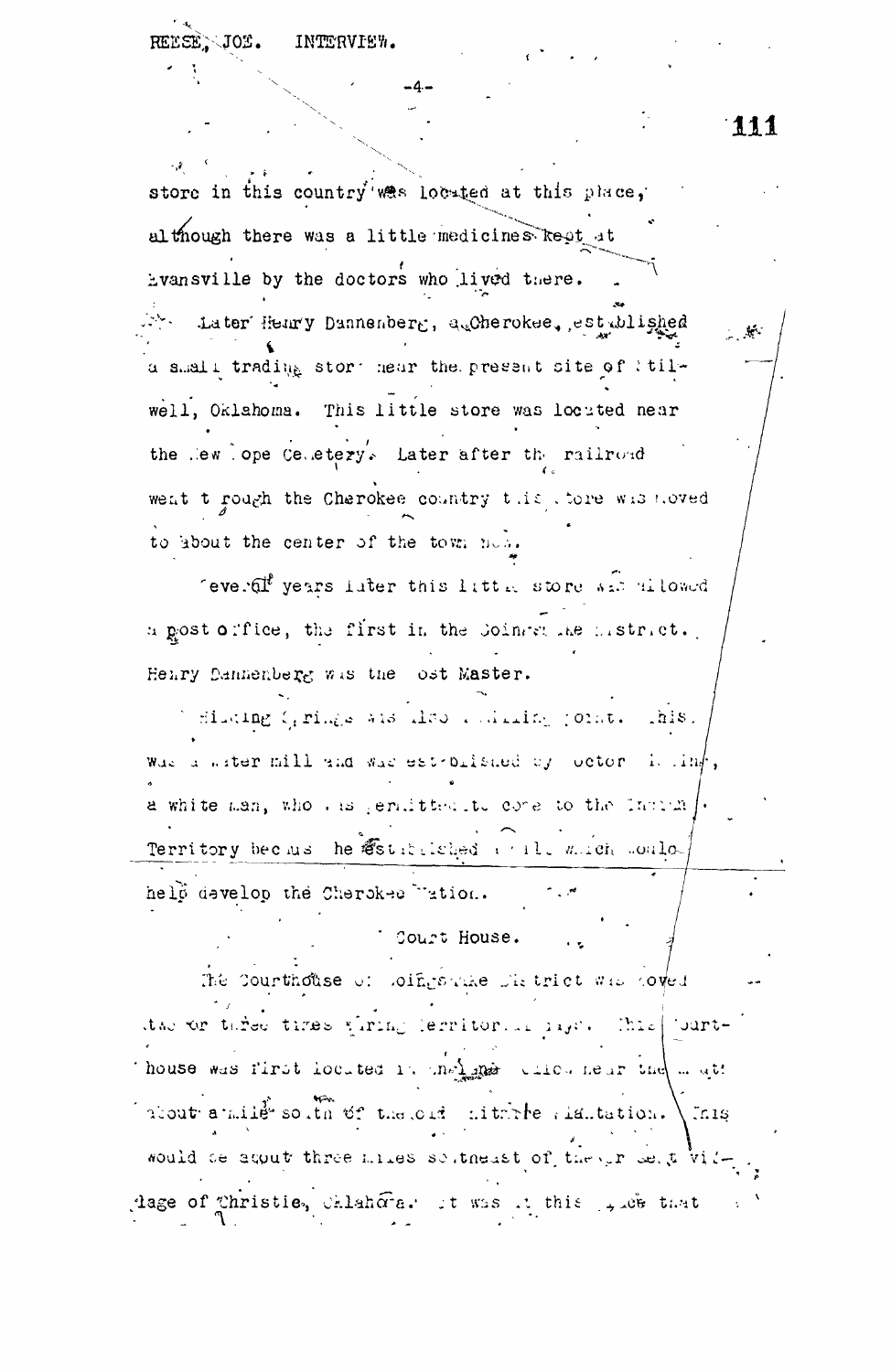they hung Terrapin Leach. After the hanging of Leach the Courthouse was moved to the prairie about two miles west of this place on the Baron fork Creek bottom. It was it this plice the gr'st rector irht took prace.

lafter the fight it this Courthouse, in which several men vere kill d, the Courthouse was sved for the last time to the reachester preder wout six plies west of the present town of actuille, . Inches This Courthouse wis where there Bark was convicted and halfed. for the affraer of , onkson pee. o, the rothrof. f.  $\log$  Reese.

The remembers the justice and in raed waker.  $\Gamma\propto$ during the trial. ney ere cans Taylor, a concept man; who had arried a Cherokse Jiri, Sonn is ne.

<u>aconse comiche discussion tie</u> . The mediate of strategies of speed  $\mathbf{n}$  and  $\mathbf{u}$  and  $\mathbf{v}$  are  $\mathbf{v}$ geriff of sings are at that the a . Stings and an education for early of r. at fais tried in this control of the following com- $\sim$  1t of complete schools. So grands a tricty of correcting Fall is that C se.

W. Malet Sit. ne redeen were not in fiver of the allothert ris. The lighty of the "like" of yare not light of this

-5